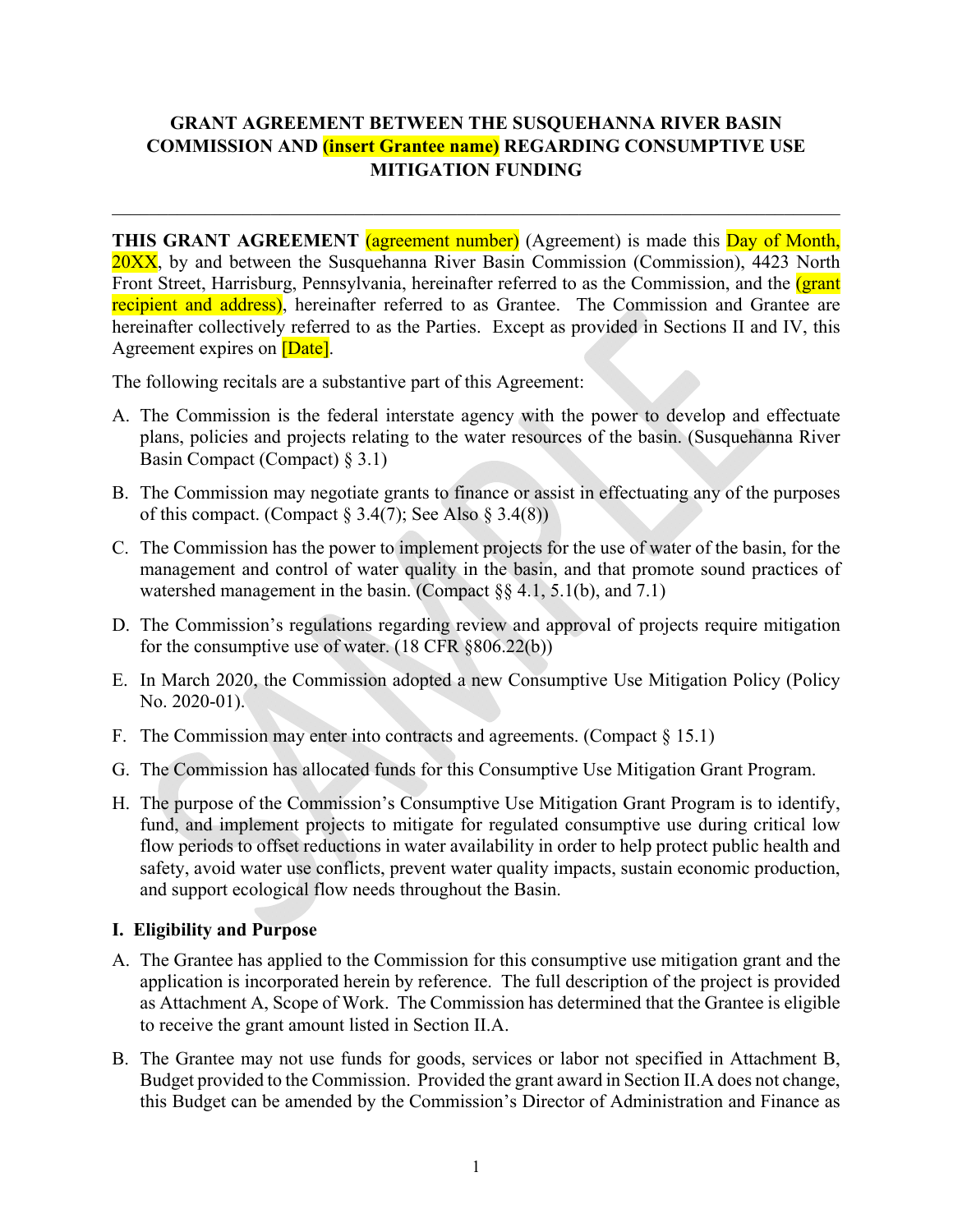long as the amendment approval is in writing. Under no circumstances will any funding be provided for ineligible expenses as outlined in the grant program guidelines.

### **II. Grant Award**

- A. The Commission awards the Grantee a total of  $\frac{1}{2}$
- B. Grantee is required to provide matching funds at a minimum of 10% of the total grant award, with the minimum satisfied by cash match only. Grantee has agreed to provide total matching funds of  $\frac{1}{s}$  for this award. Moneys paid toward in-kind services may be counted against the matching fund total, but will not count against the minimum cash match requirement. "Inkind services" are defined in Attachment A, Scope of Work. In-kind services must be performed one year prior to January 28, 2022, or later in order to be eligible to be used as matching funds.
	- C. All money awarded under this Agreement will be payable in the form of advance funding. Advance funding will be distributed according to the terms provided in Section IV, Distribution of Funds and Attachment B, Budget.

#### **- OR -**

- C. All money awarded under this Agreement will be payable in the form of reimbursement. Reimbursements will be distributed according to the terms provided in Section IV, Distribution of Funds and Attachment B, Budget.
- D. It is agreed and understood that the Agreement fund limits are a ceiling and that the Commission will only provide funding under Section IV for the allowable cost of items actually purchased and services actually rendered as authorized by the Commission at or below the fund limitation established herein.
- E. Grant funds are available for eligible items purchased and services rendered after [date]. Eligibility for funding under Section IV is conditioned on Grantee and relevant items and services meeting all requirements and criteria provided in this Agreement, including the requirements relating to documentation of expenses paid.
- F. This Grant is not binding in any way, nor will the Commission be bound, until this document has been fully executed and sent to the Grantee. Any cost incurred by the Grantee prior thereto are incurred at the Grantee's risk.

### **III. Scope of Work**

Grantee shall perform all Project work in accordance with the Project Scope of Work set forth in Attachment A attached hereto and made a part hereof. See Attachment A – Project Scope of Work. Provided the grant award in Section II.A does not change, this Scope of Work can be amended by the Commission's Director of Administration and Finance as long as the amendment approval is in writing.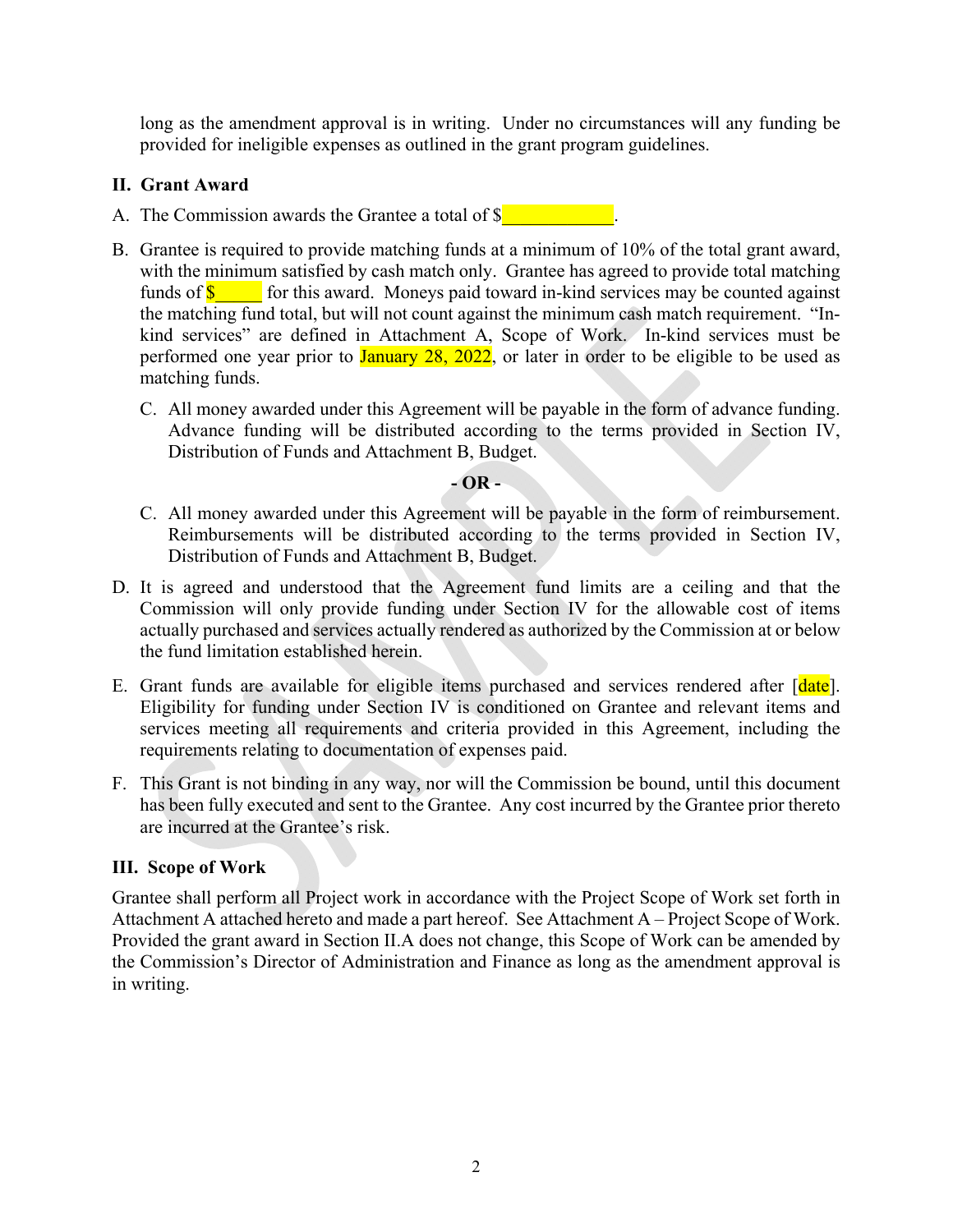### **IV. Distribution of Funds**

Except to the extent that the Commission determines otherwise in writing, the Grantee agrees as follows:

#### *Advance Funding*

Except for any funding designated for operation and maintenance under Section V, the Grantee may receive advanced working capital only for use in accordance with Attachment A, Scope of Work, based on the availability of funds, upon approval of the Commission, and as follows:

- A. The initial and any subsequent request for working capital shall not exceed 25% of the amount listed in Section II.A, unless otherwise approved by the Commission. Such approval must be in writing and approved by the Commission's Director of Administration and Finance.
- B. The request for working capital shall be in the form and manner as provided by the Commission.
- C. Upon receipt of working capital funds from the Commission, the Grantee shall promptly deposit working capital funds into an account in a bank or other financial institution that is federally insured and shall assume sole responsibility for the management of said funds in accordance with the terms of this Agreement including, but not limited to, this **Section IV. Distribution of Funds** and **Section XIII. Audit**.
- D. Working capital funds in excess of actual allowable expenditures shall be returned to the Commission no later than 30 days after the end date of the period of performance of this grant.
- E. Each phase of the project shall be completed and accounted for prior to the Commission's release of additional grant funds to the Grantee, with advanced funding requests to include a progress report covering grant project activities completed, or in progress to date, in a form and manner provided by the Commission. Accounting for the use of advanced funds shall be submitted no later than 30 days after the close of the calendar quarter, and shall be in the form and manner as provided by the Commission. The accounting shall also include a statement certifying that the expenses were incurred and were in accordance with the scope of work approved by the Commission.
- F. Any expenditure charged to this grant by the Grantee shall not be included as a cost to any other federal or state award or grant.

- OR –

### *Reimbursement*

- A. Subject to the availability of Commission funds and other terms and conditions of this Grant, the Commission will make payments to the Grantee based upon reimbursement requests received from the Grantee and in accordance with the proposed Scope of Work and Budget as set forth in Attachments A and B respectively. The Commission reserves the right to retain an amount equal to 10% of the maximum dollar amount of the Grant for the final payment, which will be made after all terms and conditions of this Grant have been met and all items in the Scope of Work have been satisfactorily completed.
	- 1. Under no circumstances shall the Commission be liable for any expenditure exceeding the amount stated in this Grant or any attachments thereto.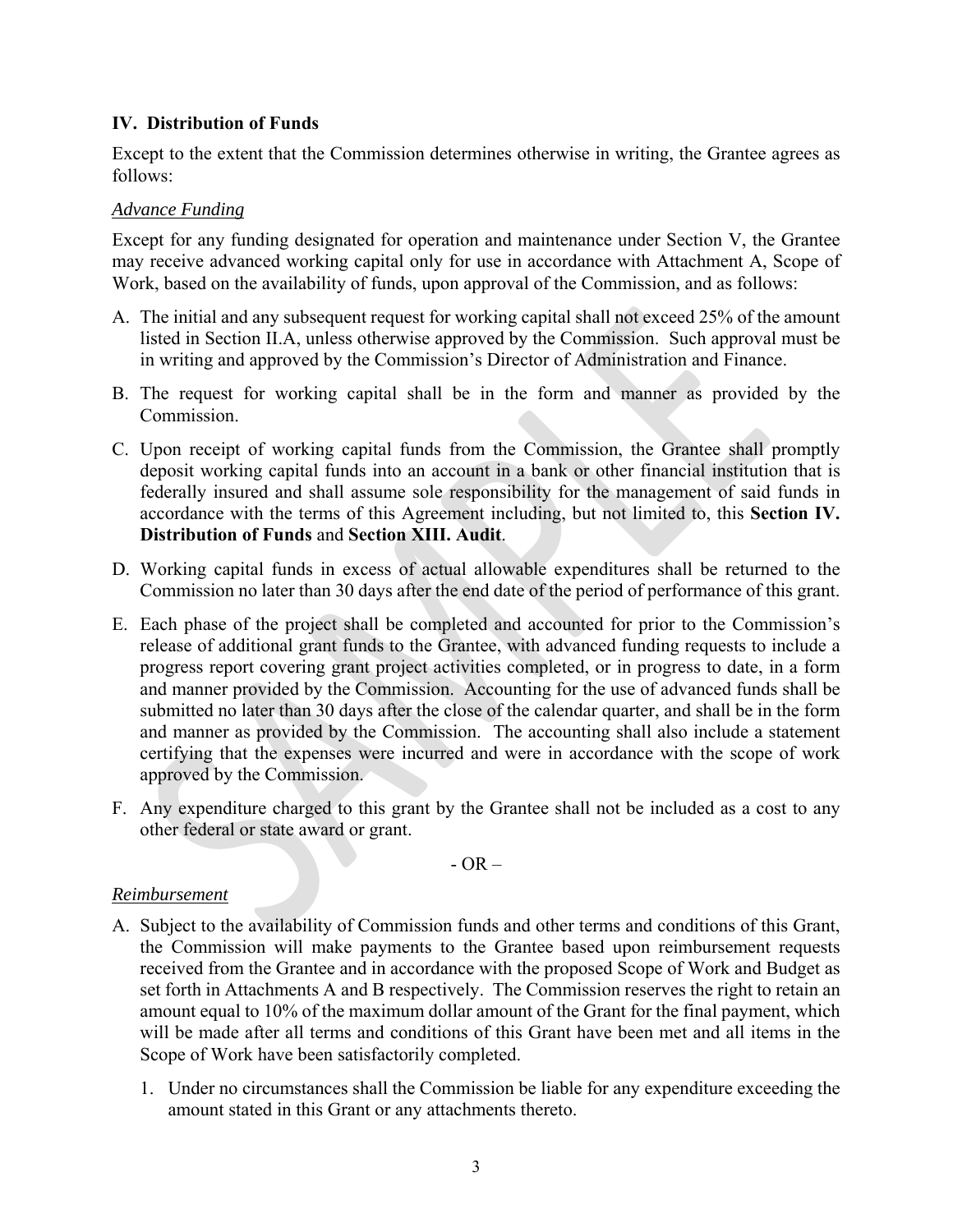- 2. The Commission shall have the right to disapprove any expenditure made by the Grantee which is not in accordance with the terms of this Grant and the Commission may adjust payment to the Grantee accordingly.
- B. An invoice for the reimbursement of costs for eligible items purchased and services rendered, and in accordance with the scope of work, shall be submitted to the Director of Administration and Finance in the form and manner provided by the Commission no more frequently than monthly and no less frequently than quarterly. Costs included in the invoice shall be supported by receipts and/or invoices endorsed "Paid", and detailed records of labor, including hours charged to the Grant. The Commission shall pay valid invoices within thirty (30) days of receipt.

#### **V. Operation and Maintenance Funding**

- A. To the extent that any portion of the awarded funds is required for ongoing operation or maintenance requirements that will or are likely to extend beyond the term and scope of the primary project, including, but not limited to, repair, upkeep, monitoring, inspection, and operation, those requirements are identified in Attachment A, Scope of Work, in addition to a schedule and work structure for their application.
- B. Grantees are fully responsible for the proper and efficient monitoring, operation and maintenance of the project.
- C. The total amount of operation and maintenance funding provided is identified in Attachment B, Budget and is not to exceed 20% of the total awarded funds.
- D. All money provided under this Agreement for operation and maintenance requirements will be payable in the form of reimbursement. Reimbursements will be distributed according to the terms provided in item F, below, and Attachment B, Budget.
- E. Under no circumstances will funding be provided for operation or maintenance requirements for more than twenty (20) years. The conclusion of the primary project notwithstanding, any provision of this Agreement related to the performance of this **Section V**, including, but not limited to, **Section XII Audit**, and **Section XIII Access** shall remain in effect until at least the conclusion of the operation and maintenance term specified in Attachments A and B or twenty (20) years from the date of execution of this Agreement has elapsed, whichever increment is less.
- F. Distribution of Operation and Maintenance Funds
	- 1. Subject to the availability of Commission funds and other terms and conditions of this Grant, the Commission will make payments to the Grantee based upon reimbursement requests received from the Grantee and in accordance with the proposed Scope of Work and Budget as set forth in Attachments A and B. The Commission reserves the right to retain an amount equal to 10% of the maximum dollar amount of the Grant for the final payment, which will be made after all terms and conditions of this Grant have been met and all items in the Scope of Work have been satisfactorily completed.
		- a. Under no circumstances shall the Commission be liable for any expenditure exceeding the amount stated in this Grant or any attachments thereto.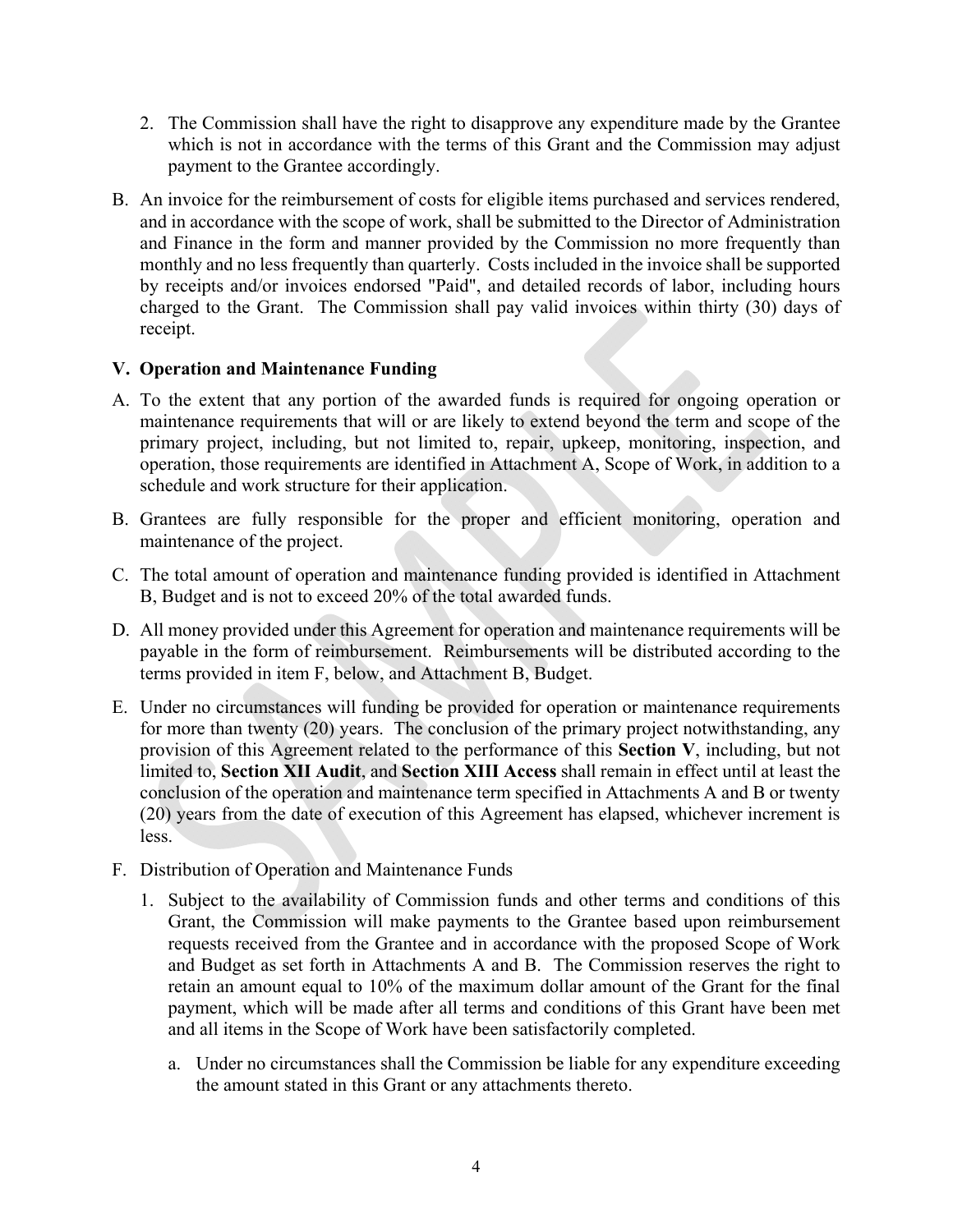- b. The Commission shall have the right to disapprove any expenditure made by the Grantee which is not in accordance with the terms of this Grant and the Commission may adjust payment to the Grantee accordingly.
- 2. An invoice for the reimbursement of costs for eligible items purchased and services rendered, and in accordance with the scope of work, shall be submitted to the Director of Administration and Finance in the form and manner provided by the Commission no more frequently than quarterly and no less frequently than annually. Costs included in the invoice shall be supported by receipts and/or invoices endorsed "Paid", and detailed records of labor, including hours charged to the Grant. The Commission shall pay valid invoices within thirty (30) days of receipt.
- G. Operation and maintenance activities shall be considered a separate aspect of the project for the purposes of **Section XIX(f) Final Report** and shall require a separate activity summary in the form and manner provided by the Commission to be included with any invoice for the reimbursement of costs.

### **VI. Davis-Bacon Act and Pennsylvania/New York/ Maryland Prevailing Wage Requirements**

The Susquehanna River Basin Commission ("Commission") was established by the United States Congress in 1971 through adoption of the Susquehanna River Basin Compact (commonly cited as Pub. L. 91-575; 84 Stat. 1509 et seq.). The signatory parties of the Commission include The United States of America, the States of Maryland and New York, and the Commonwealth of Pennsylvania. As such, grant funds received from the Commission may carry with it the obligation to pay prevailing wages. The Grant recipient shall consult the statutes and authorities below to determine whether prevailing wages must be paid. Grantees that fail to abide by any applicable prevailing wage law do so at their own risk.

- A. The Federal Davis-Bacon Act, 40 U.S.C. §3141 *et seq*. ("Davis-Bacon") applies to contractors and subcontractors performing work on federally funded or assisted contracts in excess of \$2,000 for the construction, alteration, or repair (including painting and decorating) of public buildings or public works. Laborers and mechanics employed under covered contracts must be paid no less than the locally prevailing wage and fringe benefits for corresponding work on similar projects in the area as determined by the Secretary of the Department of Labor.
- B. The Pennsylvania Prevailing Wage Act, §165-1, *et seq*. applies to construction work in excess of \$25,000, done under contract and paid for in whole in in part with public funds. Such work includes construction, reconstruction, demolition, alteration and/or repair work other than maintenance work. Any questions as to prevailing wage obligations and whether they apply to your project should be directed to the Pennsylvania Department of Labor & Industry ("L&I"), Bureau of Labor Law Compliance at (717) 705-7536. Grantee may seek a written determination letter from L&I.
- C. The New York State Labor Law, Articles 8 provides that no laborer, worker or mechanic, in the employ of a contractor or subcontractors, shall be paid less than the rate of wages prevailing in the same trade or occupation in the locality within the state where such public work is to be situated, erected or used. Prevailing Wage Schedules are issued for "General Construction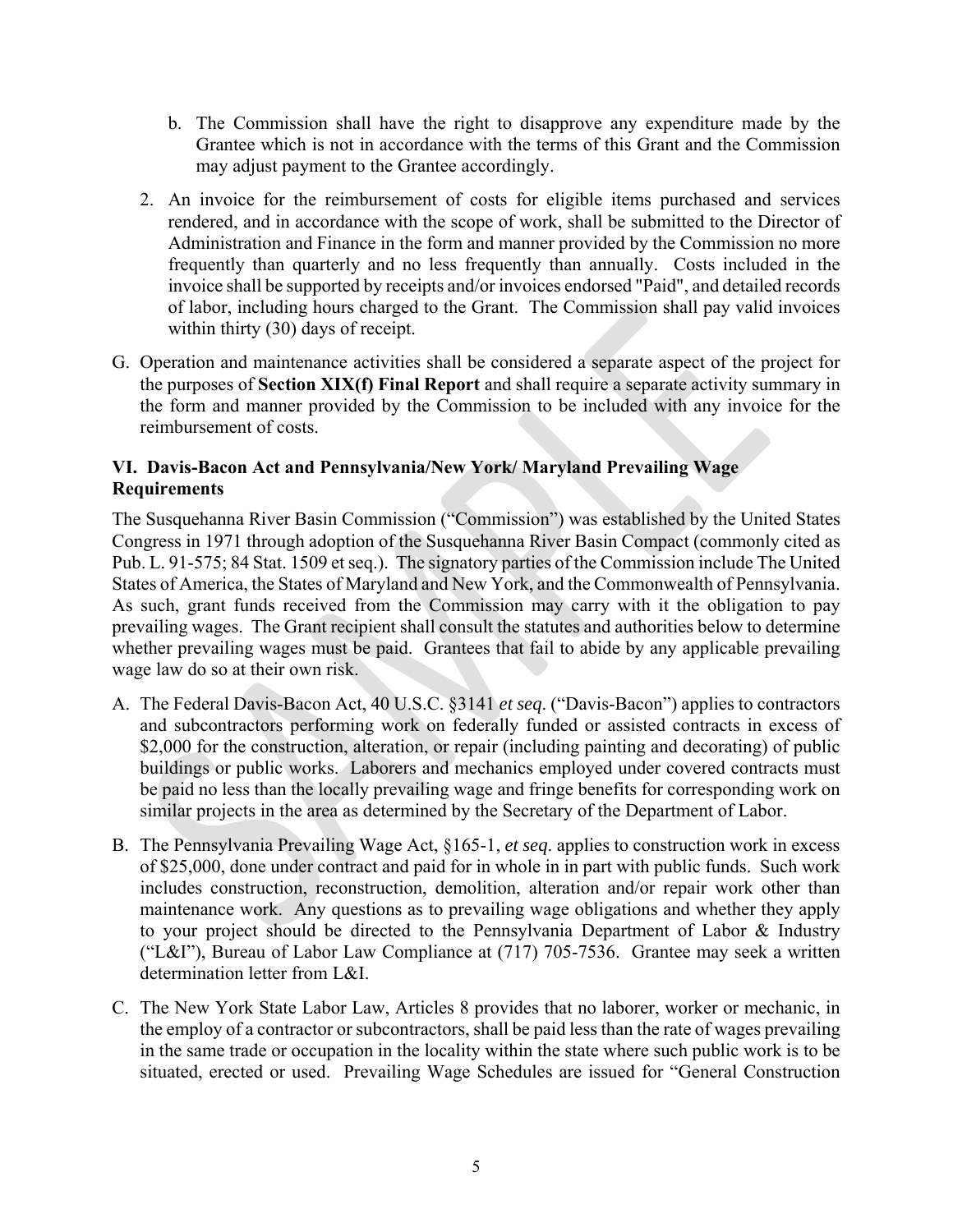Projects" on a county-by-county basis. Wage schedules are to be obtained from the Bureau of Public Work.

D. The Maryland Prevailing Wage Law, Md. Code Ann, State Fin. & Proc. §17-201 *et seq*. applies to construction of a structure or work, including a bridge, building, ditch, road, alley, waterwork, or sewage disposal plant for public use or benefit or is paid for wholly or partly by public money. Construction includes building, reconstructing, improving, enlarging, painting and decorating, altering, maintaining and repairing. Wage determinations are made by the Commissioner of Labor and Industry.

#### **VII. Notice**

All notices required to be given, by either Party to the other, shall be deemed fully given when made in writing and received by the Parties at their respective addresses:

| General Counsel                    | <b>NAME</b>      |
|------------------------------------|------------------|
| Susquehanna River Basin Commission | <b>GRANTEE</b>   |
| 4423 North Front Street            | <b>ADDRESS</b>   |
| Harrisburg, PA 17111               | CITY, STATE, ZIP |

### **VIII. Indemnification**

With regard to any claim, protest, or litigation arising from or related to the Grantee's performance in connection with or incidental to this Agreement, Grantee agrees to defend, indemnify, protect, and hold the Commission and its agents, officers, Board members, and employees harmless from and against any and all claims, including, but not limited to prevailing wage claims against the Grantee or its subgrantees, asserted or established liability for damages or injuries to any person or property, including injury to the Grantee's or its employees, agents, or officers, which arise from or are connected with or are caused or claimed to be caused by the negligent, reckless, or willful acts or omissions of the Grantee and its agents, officers, or employees, in performing the work or services herein, and all expenses of investigating and defending against same, including attorney fees and costs; provided, however, that the Grantee's duty to indemnify and hold harmless shall not include any claims or liability arising from the established sole negligence or willful misconduct of the Commission, its Board of Commissioners, agents, officers, or employees.

Further, the Grantee shall be aware of and assume full responsibility for compliance with all Federal, State and local laws, ordinances and regulations, including but not limited to those governing, relating or referring to employment of labor, hours of work, workers' compensation, unemployment compensation, safety and health, environmental protection, working conditions, payment of wages or benefits, deductions for taxes, etc. Grantee agrees, to the fullest extent permitted by law, to indemnify, defend and hold the Commission harmless from and against any and all damages and claims arising or resulting from, relating to, or in connection with, the failure to comply with said laws, ordinances and regulations for work performed under this Agreement.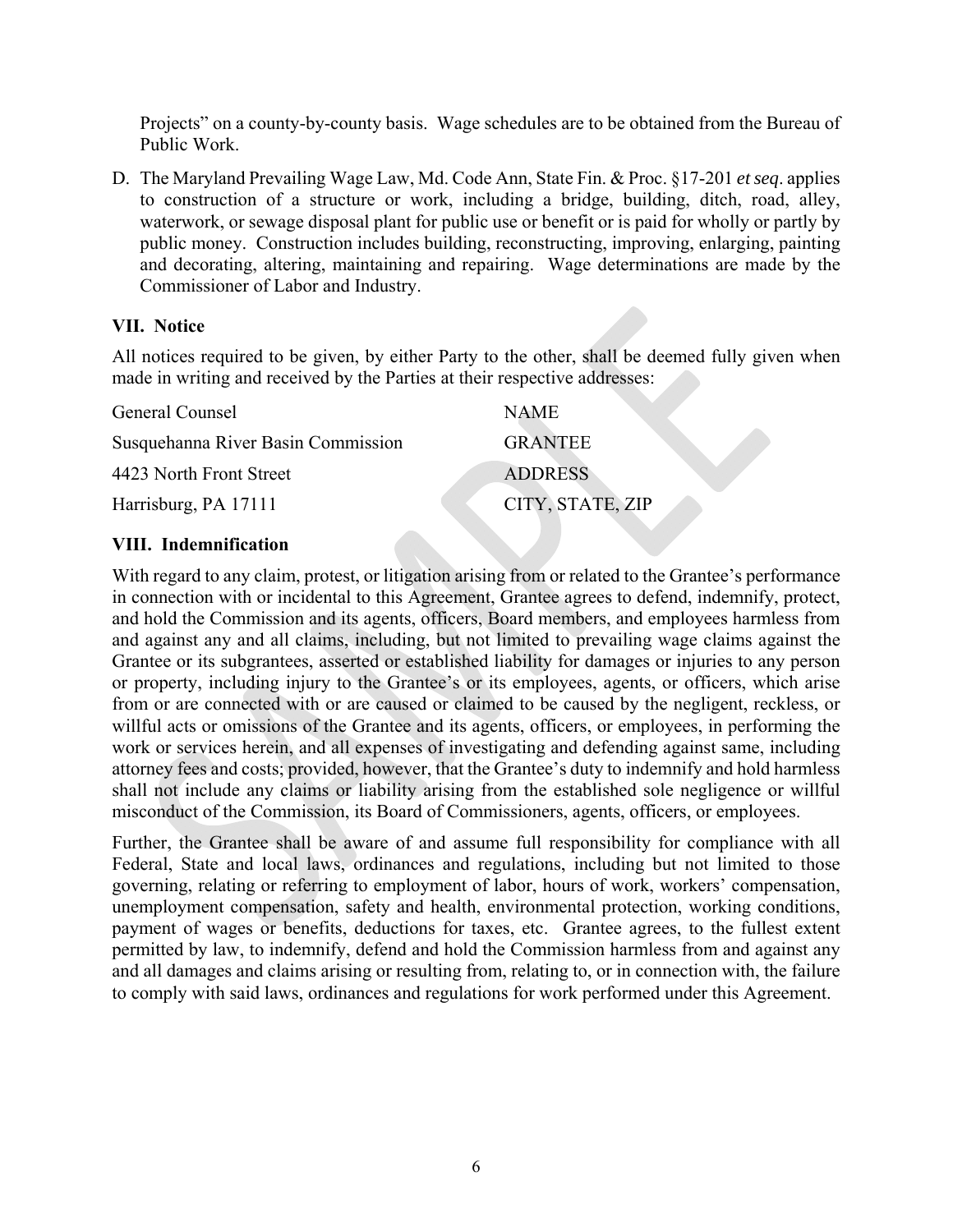#### **IX. Ongoing Obligations and Rights and Remedies Upon Breach**

- A. The Parties agree that if the Grantee breaches or threatens to commit a breach of any of the provisions of this Agreement, the Commission shall be entitled to a refund of any funds distributed under the terms of this Agreement, which right and remedy shall be independent of any other and individually enforceable, and which right and remedy shall be in addition to, and not in lieu of, any other rights and remedies available to the Commission under law or in equity.
- B. In the event that it becomes necessary for the Commission to file suit to enforce these provisions, the Commission shall be entitled to recover, in addition to all other remedies or damages, reasonable attorney's fees incurred in such suit and fixed by a court of competent jurisdiction.

#### **X. Choice of Law**

This Agreement shall be governed by and construed pursuant to the laws of the Commonwealth of Pennsylvania, without application of its internal conflicts of law provisions and interpreted accordingly. Any dispute arising from the operation of this Agreement shall be litigated in the appropriate United States District Court.

#### **XI. Termination**

- A. The Commission may terminate the Agreement in whole, or in part, at any time prior to the completion of the period of performance of this grant:
	- 1. Whenever it is determined in the Commission's discretion that the terms and conditions of this Agreement have not been met. Notification in writing of the termination, with effective date, will be made by the Commission. Payment or recoveries by the Commission shall be in accordance with the legal rights and obligations of the parties; or
	- 2. In the event that anticipated funds are not obtained or continued at a sufficient level; or
	- 3. At the discretion of the Commission upon written notification to the Grantee with effective termination date. Payments or recoveries by the Commission shall be in accordance with the legal rights and obligations of the parties.
- B. At any time, the Commission reserves the right to offset, withhold, deobligate, or recoup grant funds or payments for grant expenditures if the Commission determines that there has been a violation of this Agreement by the Grantee or if the Commission determines that the Grantee expenditures are or were not eligible, proper, or allowable.

### **XII. Audit**

- A. The Grantee shall give the Commission and its audit contractor access to, and the right to examine, all records and documents that are related to the grant. The Grantee shall permit access to facilities, personnel, and other individuals and information that the Commission may determine is necessary. The Grantee shall comply with any compliance review conducted by the Commission.
- B. The Grantee shall establish internal personnel safeguards that will prohibit employees, contractors, agents, members, or representatives from using their positions for a purpose that creates, or gives the appearance of creating, a desire for private gain for themselves or for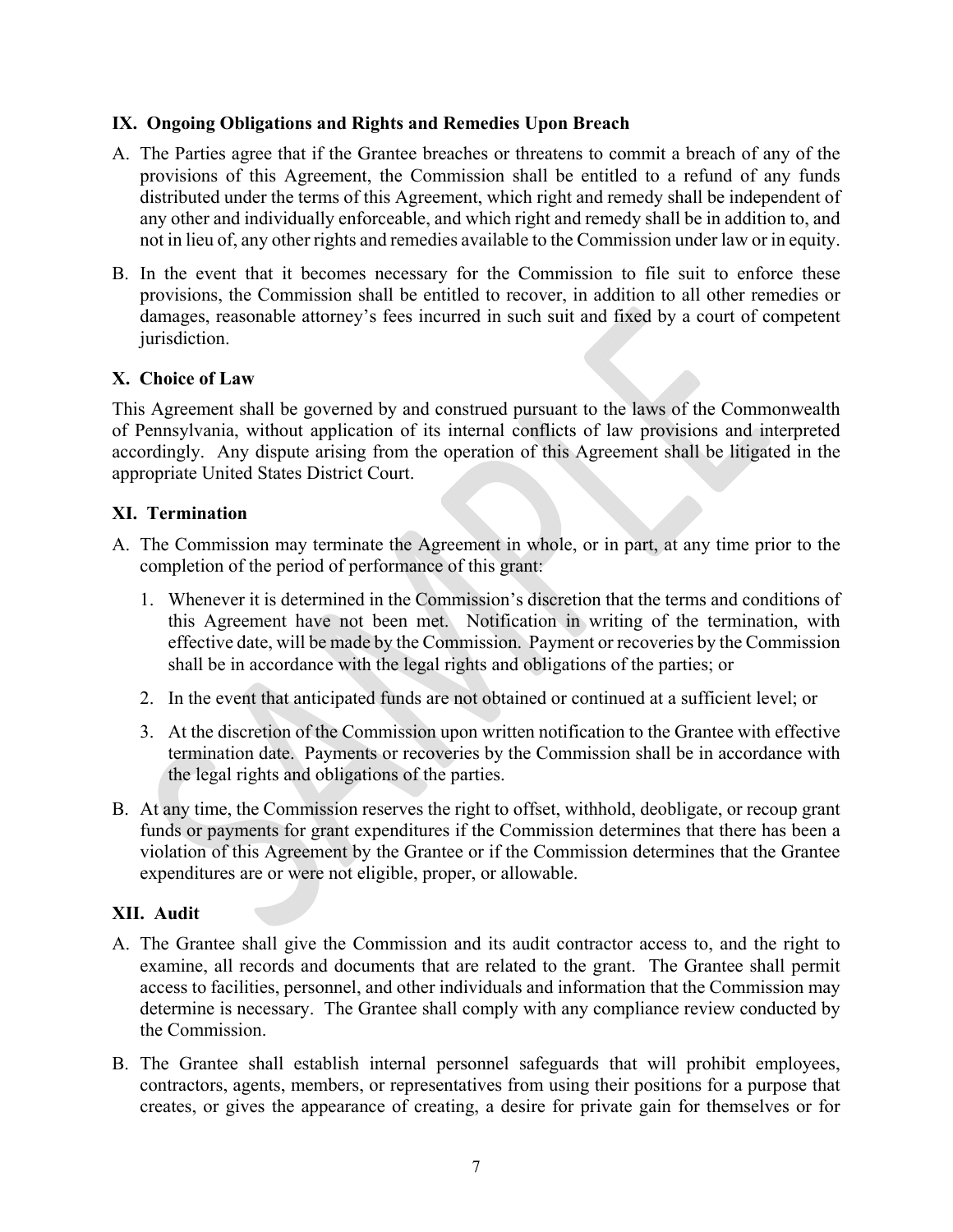others, particularly those persons who have a family, business, or other ties to the employee, contractor, agent, member, or representative.

## **XIII. Access**

The Grantee or any other person representing the Grantee shall allow authorized employees or agents of the Commission, without advance notice, at any reasonable time and upon presentation of appropriate credentials, and without delay, to have access to and to inspect all areas where the project identified in Attachment A, Scope of Work is being constructed, operated, or maintained, or otherwise exercise all investigative powers authorized under Commission Regulation 18 CFR §808.12.

## **XIV. Assignment, Transfer, Collateral Use**

This Grant shall be binding upon and inure to the benefit of the Commission, the Grantee, and their respective successors and assigns, except that the Grantee may not assign or transfer its rights hereunder without the prior written consent of the Commission. Approval of an assignment does not establish any legal relationship between the Commission and any other third party, and under no circumstances shall the Commission be held liable for any act or omission committed pursuant to such an assignment.

### **XV. Independent Contractor**

Notwithstanding anything contained herein to the contrary, the rights and duties hereby granted to and assumed by the Grantee are those of an independent contractor only. It is agreed that the Grantee (1) is retained as an independent contractor, and not as an employee or agent of the Commission, and (2) does not have authority to act on behalf of the Commission.

Nothing contained herein shall be so construed as to create an employment, agency, joint venture or partnership relationship between the Commission and the Grantee.

# **XVI. Bidding Requirements**

If the Grantee is a political subdivision or other entity for which open and competitive bidding procedures have been established by law, the Grantee shall comply with those procedures if they are applicable to the project being funded with the grant funds.

If the Grantee does not have established bidding procedures, the Commission requires that contracts for the construction, reconstruction, or improvement of any facility that are anticipated to cost in excess of \$50,000, and contracts for the purchase of services, supplies, equipment, and materials in excess of \$25,000, must be competitively bid or at least three quotes must be obtained, and the least cost quote from a qualified bidder must be selected.

The Commission may suspend and waive the provisions outlined above, in writing, upon request by the Grantee for good cause shown.

The Commission may require the Grantee to submit proof of compliance with said procedures, and failure to provide such proof to the satisfaction of the Commission may result in termination of the Grant and repayment of all or a portion of the funds available under this Grant. Upon written request and for good cause shown, the Commission may, at the Commission's sole discretion, permit the Grantee to use an alternative procedure for solicitation of bids not inconsistent with law.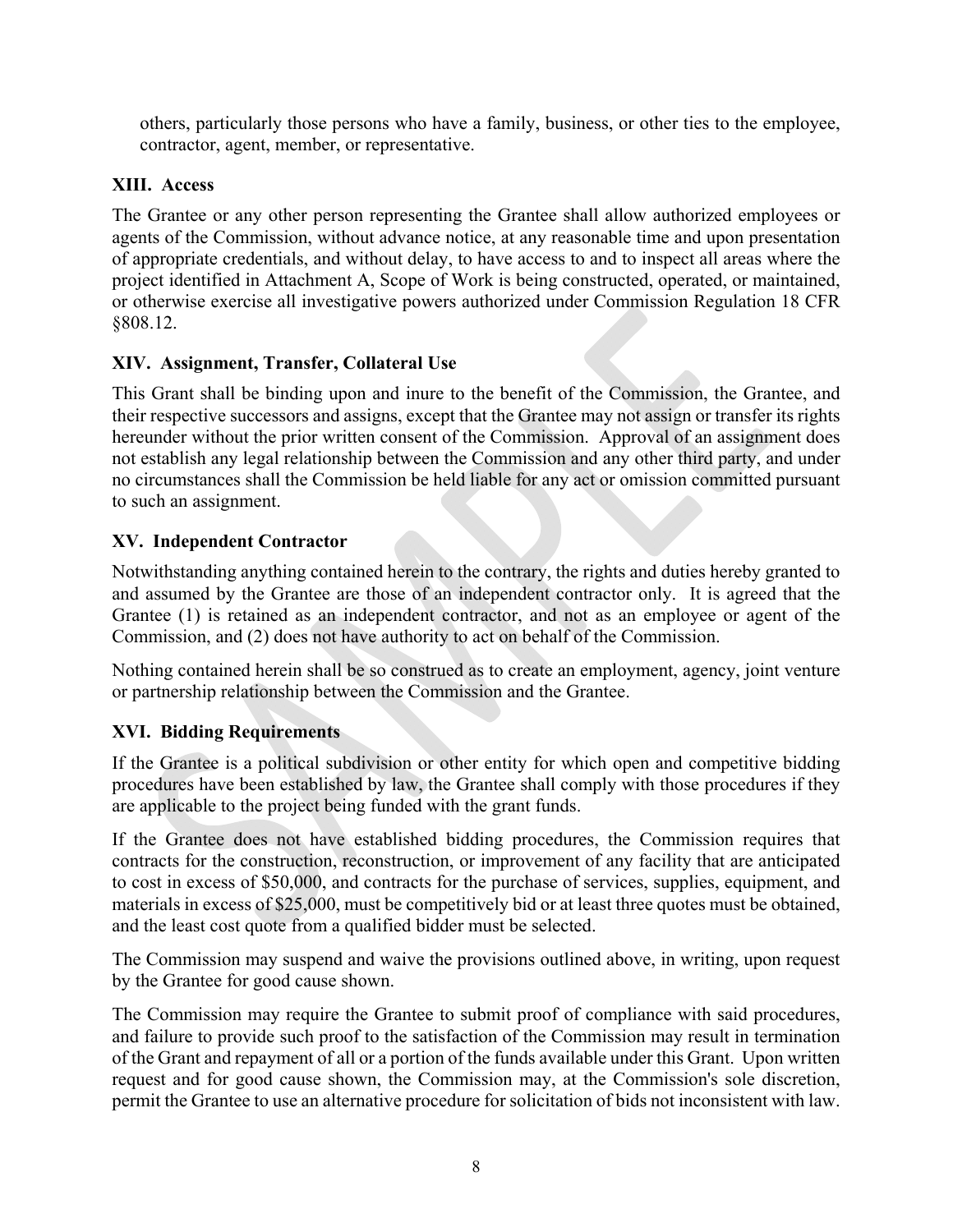#### **XVII. Insurance Requirements**

Grantee represents and warrants that it has and will maintain during the term hereof commercially reasonable policies of insurance, including:

- A. Workers Compensation Insurance sufficient to cover all of the employees working to fulfill this Grant and;
- B. Comprehensive General Liability Insurance, including bodily injury and property damage insurance, to protect the Commission and the Grantee from claims arising out of the performance of the Grant. The amount of bodily injury insurance shall not be less than \$1,000,000 per occurrence. The amount of property damage insurance shall not be less than \$500,000 per occurrence. If the policy is issued for bodily injury and property damage combined, the amount shall not be less than \$1,500,000 per occurrence.
- C. Insurance certificates evidencing such policies in the required amounts must be provided to the Commission no later than 30 days after the executed grant agreement. Grantees must submit annual insurance renewals no later than 30 days after the renewal is executed for the life of the agreement, and;
- D. The Grantee will name the Commission as an additional insured on such policies.

### **XVIII. Integration and Amendment**

The Grant Agreement, including all referenced documents and attachments, constitutes the entire agreement between the parties. No agent, representative, employee or officer of either the Commission or the Grantee has authority to make, or has made, any statement, agreement or representation, oral or written, in connection with the Grant Agreement, which in any way can be deemed to modify, add to or detract from, or otherwise change or alter its terms and conditions unless otherwise explicitly stated within the agreement. No negotiations between the parties, nor any custom or usage, shall be permitted to modify or contradict any of the terms and conditions of the Grant Agreement. Except as provided in Section III, no modifications, alterations, changes, or waiver to the Grant Agreement or any of its terms shall be valid or binding unless accomplished by a written amendment signed by both parties.

### **XIX. Other Requirements**

A. MBE/WBE Provision – It is the policy of the Commission that Minority and Women-Owned Business Enterprises (MBEs/WBEs) shall have the maximum feasible opportunity to participate in the performance of Commission contracts. The Grantee shall comply with any use of MBE/WBEs outlined in its grant application. In addition, the Grantee agrees to use its best efforts to carry out this MBE/WBE Policy through award of any additional subcontracts to Minority and Women-Owned Business Enterprises to the fullest extent consistent with the efficient performance of this Contract. As used in this contract, the term "minority business" is defined as a business firm which is at least 51% owned and controlled by minority group members. The minority ownership must exercise actual day-to-day management and independent control. For the purpose of this definition, minority group members are Black Americans, Hispanic Americans, Asian Americans, and Native Americans. As used in this Contract, the term "women-owned business" means a business firm which is at least 51%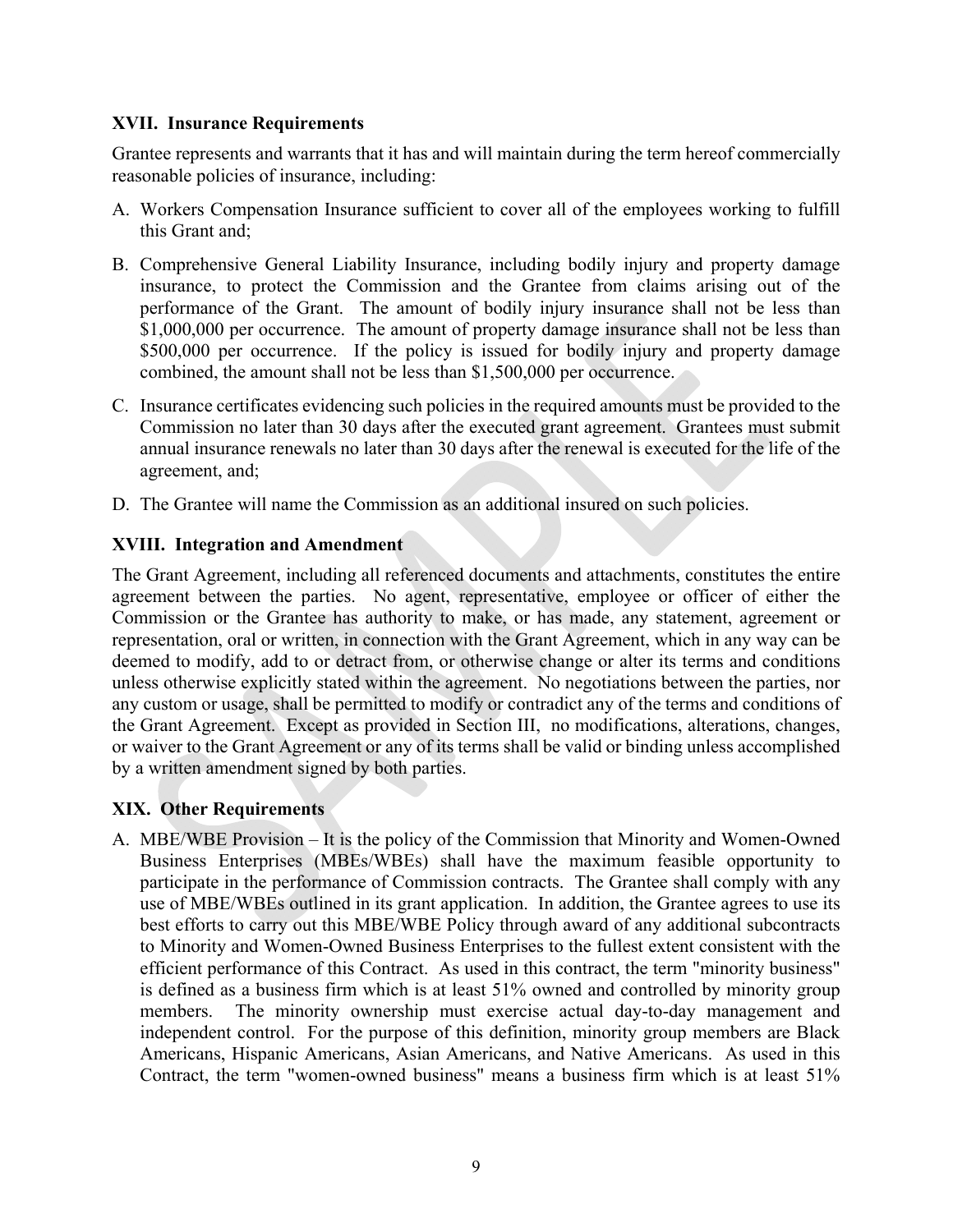owned and controlled by women. The women ownership must exercise actual day-to-day management and independent control.

- B. Conflicts of Interest A conflict of interest or the appearance of a conflict of interest has the potential to negatively impact the Commission's reputation for excellence and integrity in carrying out its mission. Therefore, the following provisions shall be applicable to the Grantee with a potential conflict of interest:
	- 1. Disqualification.
		- a. In dealing with a conflict of interest, or a potential conflict of interest, Grantee and the Commission have the following options: (i) eliminating the conflict; (ii) terminating the contract, or (iii) disqualifying the Grantee from a particular matter (either voluntarily or upon being directed to do so after disclosure to the Commission of the conflict of interest or potential conflict of interest). Any refusal by the contractor to voluntarily exercise one of these options where the Commission has, as provided below, determined that a conflict of interest exists, may result in an involuntary termination of the contract by the Commission. If the Grantee's participation in a particular matter would cause a reasonable person to question their impartiality, the Grantee should recuse him or herself, unless (upon disclosure) continued participation is authorized as provided below.
		- b. Though they may not be the exclusive source of a conflict of interest, relationships that may give rise to a financial conflict or question of impartiality include the following:
			- i. a person (defined as any legal entity) for whom the Grantee currently serves or seeks to serve as an officer, director, trustee, general or limited partner, agent, attorney, consultant, contractor, or employee, or has an ownership interest greater than  $1\%$ :
			- ii. a person for whom the Grantee has served as an officer, director, trustee, general or limited partner, agent, attorney, consultant, contractor, or employee;
			- iii. a person with whom the Grantee is negotiating for or has an arrangement concerning prospective employment;
			- iv. a family member (for purposes of this section, defined to be a spouse, child, sibling, parent or parent-in-law) of the Grantee; or
			- v. a person for whom the Grantee's family member serves or seeks to serve as an officer, director, trustee, general or limited partner, agent, attorney, consultant, contractor, or employee.
	- 2. Disclosure.

Any Grantee that is involved in any matter of Commission business involving a conflict of interest or potential conflict of interest pursuant to the financial interest or impartiality guidance set forth above is directed to make a written disclosure of same to the Commission's Director of Administration and Finance.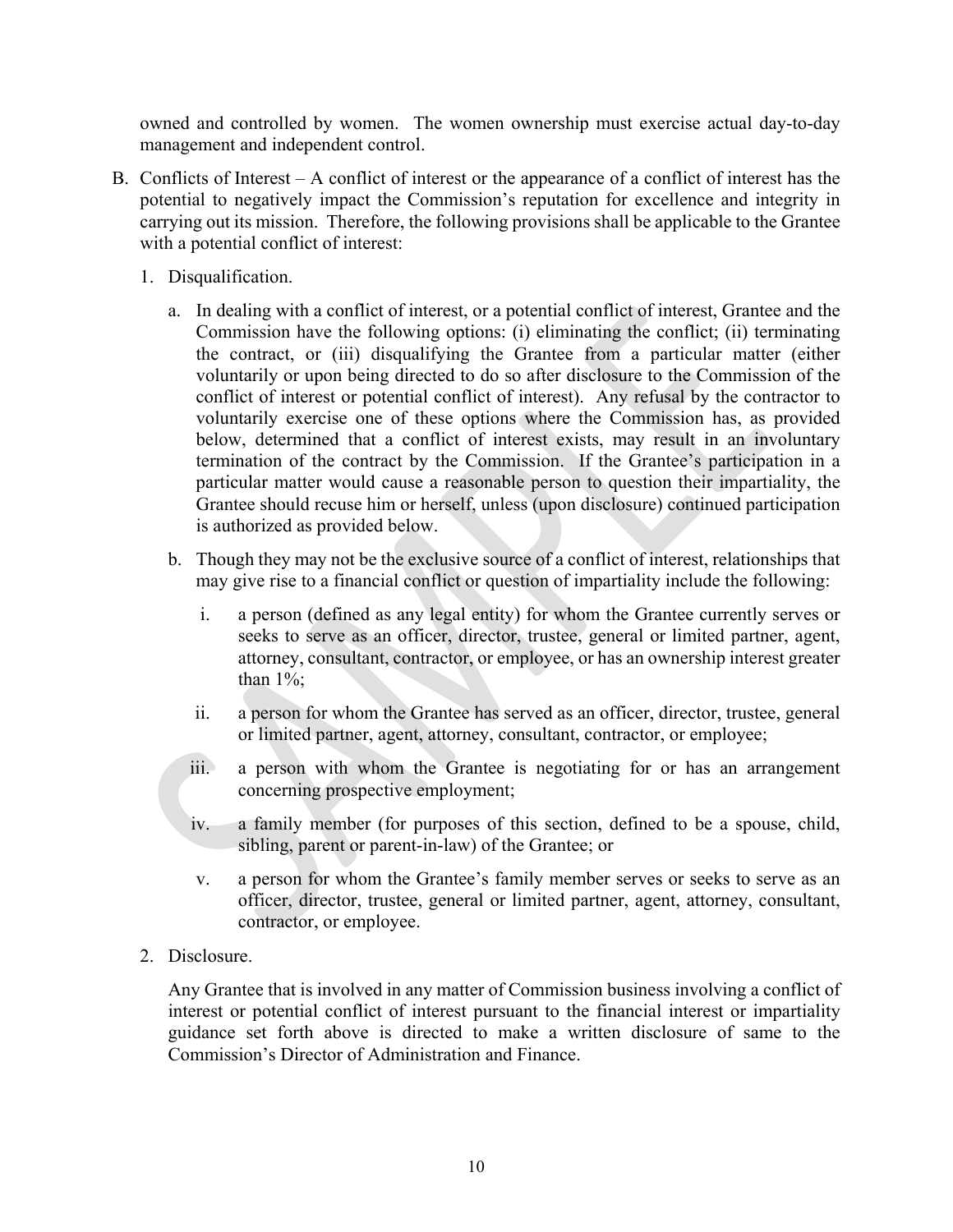The Director of Administration and Finance, in consultation with the Executive Director and legal counsel, shall make a determination of recusal, continued participation, or such other action as may be appropriate, consistent with this agreement.

Notwithstanding the options set forth above in paragraph 1., the Commission reserves the right to impose any appropriate remedy up to and including termination of contract, if it determines that the level of conflict of interest, or appearance of conflict of interest, is of such magnitude to render ineffective the Grantee's services to the Commission, or otherwise impugn the integrity of the Commission. The Commission shall not be liable for any damages relating to termination of contract under such circumstances other than payment for services up to the time of termination.

- C. In accordance with all applicable state and federal laws, regulations or executive orders, the Grantee shall not discriminate against any employee, applicant for employment, independent contractor, or any other person because of race, color, religious creed, ancestry, national origin, age, gender, sexual orientation or handicap. The Grantee's obligations pursuant to this provision are ongoing from and after the effective date of the contract through the termination date. Accordingly, the Grantee shall have an obligation to inform the Commission if, at any time during the term of the contract, it becomes aware of any actions or occurrences that would result in a violation of this provision.
- D. Restrictions on Lobbying Grantees are strictly prohibited from using funds under this grant agreement for lobbying activities.
- E. Public Access to Records The Commission's Public Access to Records regulation, 18 CFR § 801.14, applies to this Agreement. The Commission, as an independent compact agency, is not subject to any of its member jurisdictions' laws regarding public access to records. Nevertheless, the Commission wishes to assure, to the maximum extent practicable, the availability of Commission records consistent with the Susquehanna River Basin Compact.
- F. Project Records The Grantee must maintain full and accurate records with respect to the project and must ensure adequate control over related parties in the project. The Commission requires the applicant provide access to such records, as well as the ability to inspect all work, invoices, materials, and other relevant records at reasonable times and places. Upon request of the Commission, the Grantee must furnish all data, reports, contracts, documents, and other information relevant to the project. Records must be maintained for a period of seven years from the completion date of the project.
- G. Final Report Grantees must provide a final report at the completion of the grant project in the form and manner provided by the Commission. The final report is not contingent on the completion of any planned operation and maintenance activity contemplated under **Section V**  but will require a description of such planned activity, including a copy of the relevant section of Attachment B, Budget.
- H. Maintenance of Easements Grantees must provide for or ensure any necessary easements, rights-of-way, and landowner commitments to allow project access.
- I. Public Dissemination of Information Grantee hereby authorizes and gives permission for the Commission to use the information provided in the Grantee's application materials and associated with any subsequent project activity, including but not limited to, the work outlined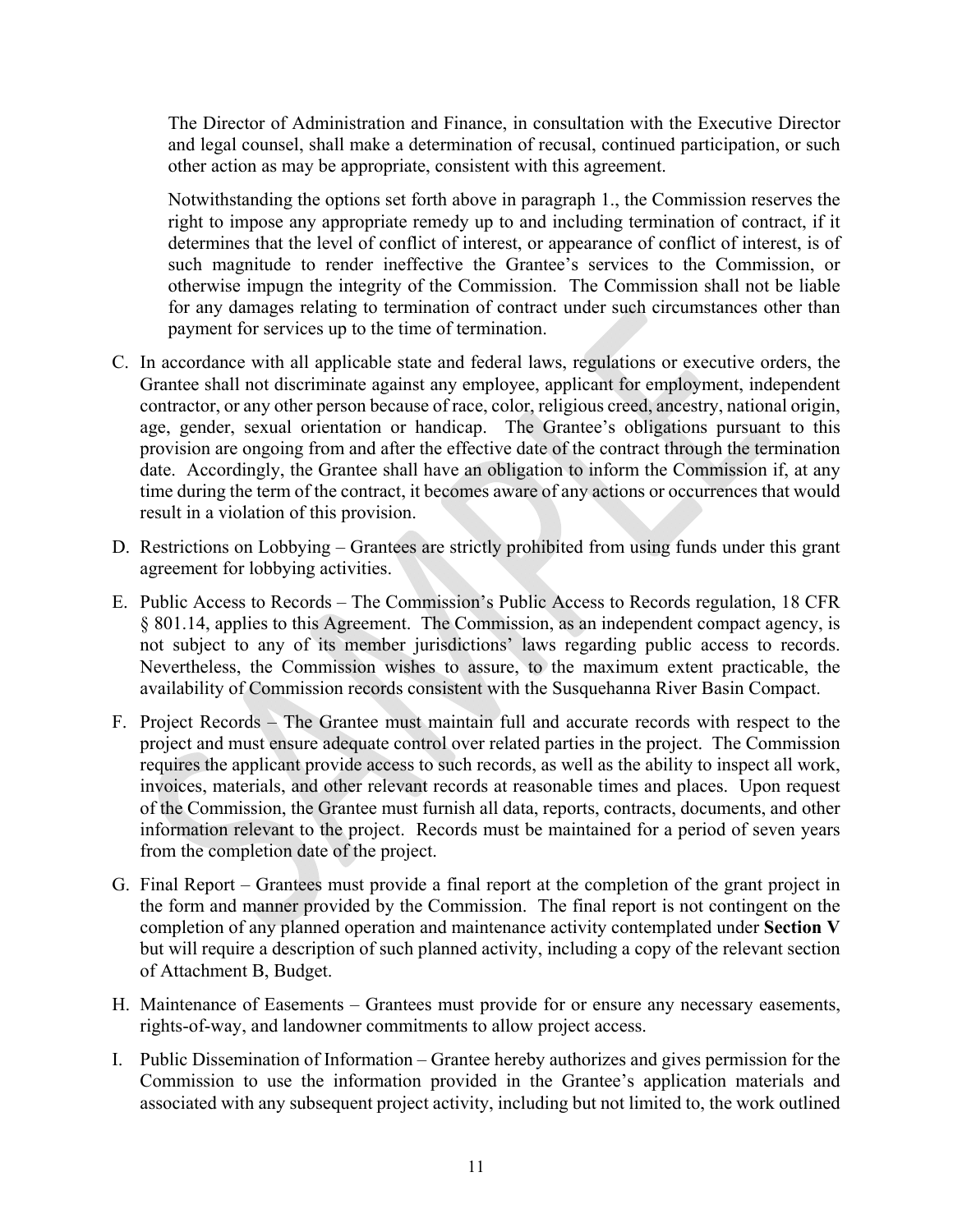in Attachment A, Scope of Work, and excluding any confidential information, in connection with promotional materials to the media or the public relating to Grantee's relationship with the Commission and the Consumptive Use Mitigation Grant Program. Promotional materials may include, but are not limited to, press releases, website posts, blogs, videos, social media, emails, articles in newspapers or other periodicals, podcasts, pictures, photographs and digital media.

J. Necessary Permits – Grantee is responsible for obtaining and maintaining all necessary permits and/or approvals required for the project outlined in Attachment A from other federal, state or local government agencies having jurisdiction over the project. The Grantee shall furnish any such permits and approvals to the Commission upon request.

#### **XX. Signatures**

The individuals executing this Agreement represent and warrant that they have the legal capacity and authority to do so on behalf of their respective legal entities.

12